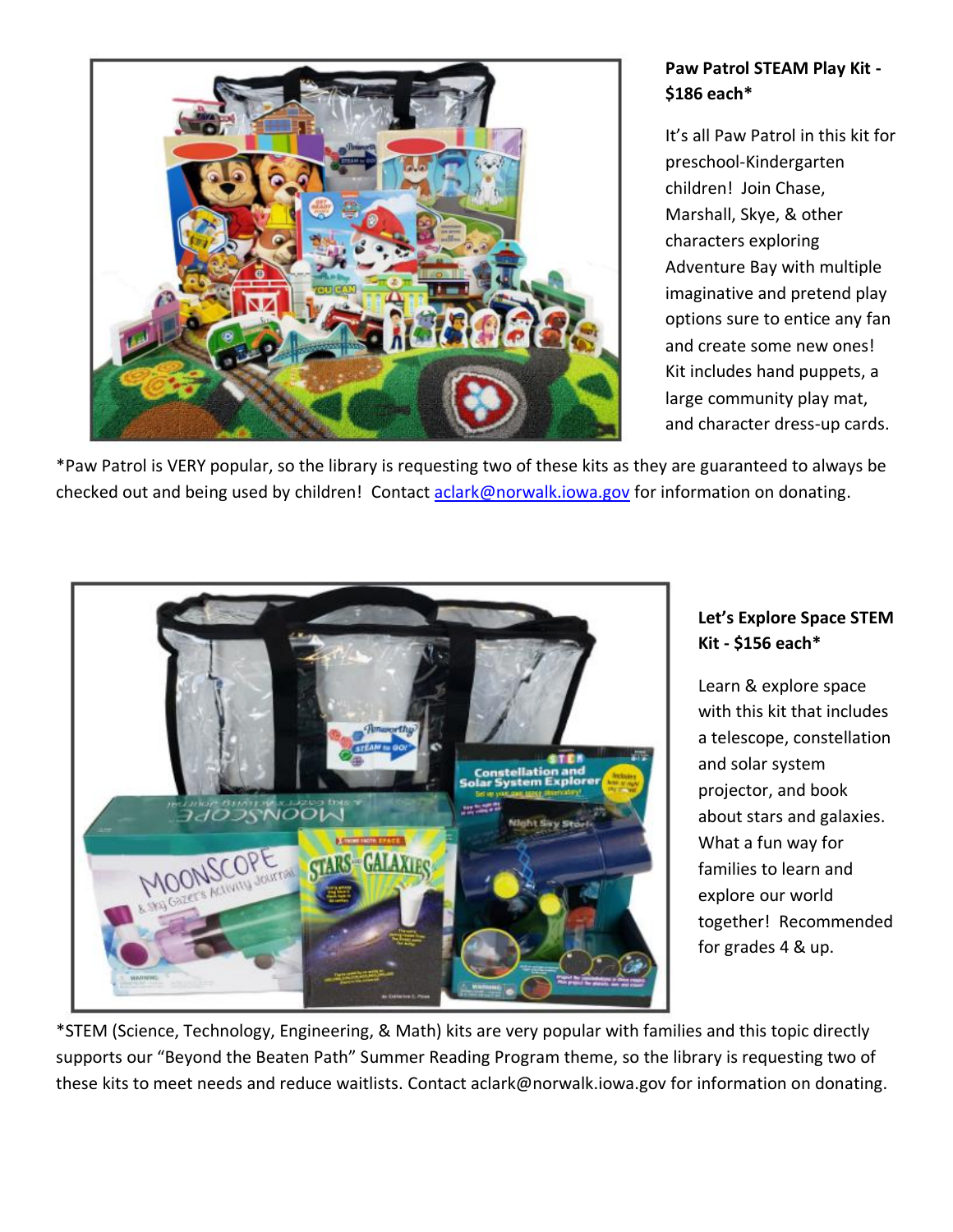

# **Launchpad Preloaded Educational Gaming Tablet - \$100-200 each\***

Add to the library's existing and very popular collection of tablets featuring educational and fun materials using no internet or downloads. Many age levels and subjects available.

\*Contact aclark@norwalk.iowa.gov for price list, subject list, or more information.

### **Book Club Set - \$100 each\***

A book club in a bag - perfect for anyone hosting your own book discussion! Each book club set contains multiple copies of a book plus discussion materials. Our Book Club Sets cover a wide variety of topics and genres for both adult & youth titles.

\*Contact [kbecker@norwalk.iowa.gov](mailto:kbecker@norwalk.iowa.gov) for price list and title suggestions.